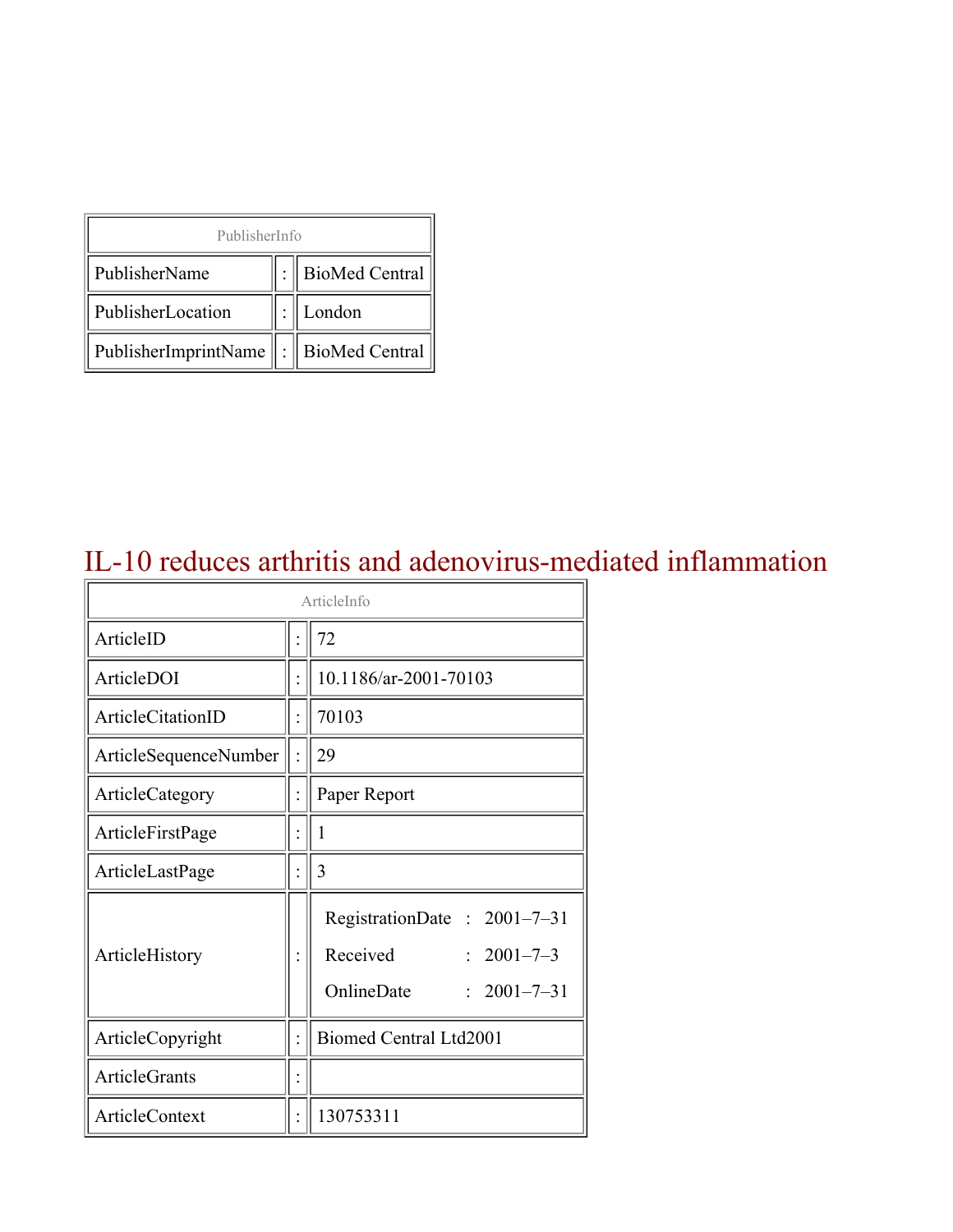#### Cheryl Smythe, Aff1

Aff1 Imperial College School of Medicine, London, UK

#### **Keywords**

Adenovirus-mediated gene therapy, CIA, IL-10, inflammation

### Context

Interleukin (IL)-10 is a regulatory cytokine that has been shown to have both immunostimulatory and immunosuppressive properties. It has also been shown to be effective in the symptomatic treatment of some inflammatory conditions. Several studies have demonstrated that IL-10 plays a key immunoregulatory role in rheumatoid arthritis (RA). This study uses a collagen-induced arthritis (CIA) model of RA to investigate whether prolonged, systemic administration of homologous murine IL-10 using adenoviral gene delivery is effective in treating established arthritis. Furthermore, given that intravenous delivery of adenoviral vectors is known to cause inflammation in the liver, the question of whether IL-10 gene delivery can suppress adenovirus-induced hepatic inflammation is addressed.

# Significant findings

Adenovirus-delivered IL-10 (AdIL-10) effectively controlled the progression of articular inflammation, while empty vector had no effect. AdIL-10 administration reduced both in vitro lymphocyte proliferation and interferon-a production, but had no effect on levels of antibodies to type II collagen. Systemic adenovirus administration did induce a mild hepatic inflammation, as judged by morphological analysis of the liver, assessment of overall inflammation and, more specifically, portal and parenchymal inflammation, apoptosis and mitoses. This mild hepatic inflammation was overcome by AdIL-10 treatment in two out of three animals. Significant hepatic inflammation was only observed following injection of adenovirus at levels 100-fold higher than the effective therapeutic dose. AdIL-10 treatment also attenuated the delayed-type hypersensitivity (DTH) response to high doses of adenovirus; however, this immunosuppressive effect occurred only if AdIL-10 was administered before sensitization, rather than between sensitization and challenge, indicating that IL-10 blocks the initial priming of T cells.

### Comments